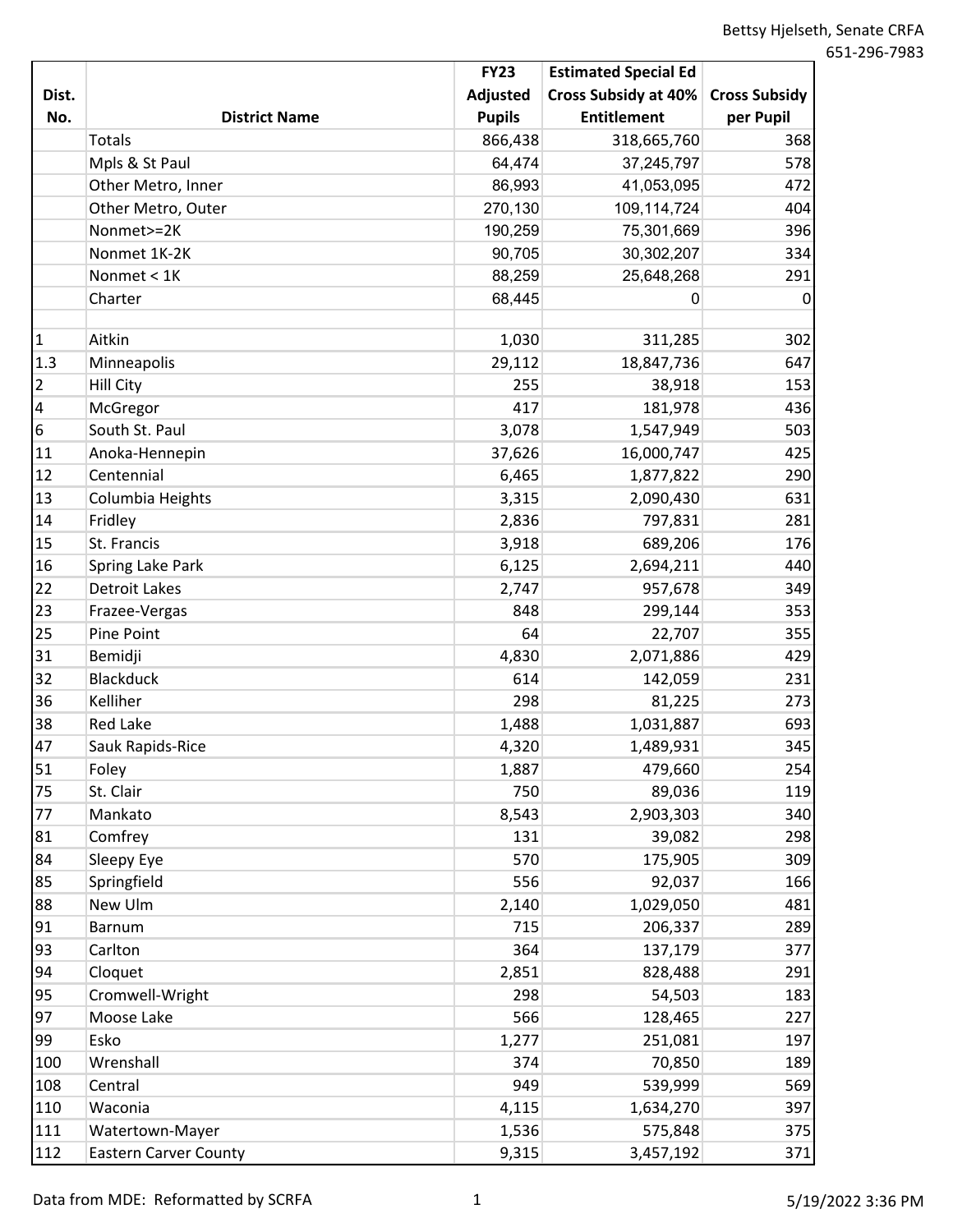|       |                                    | <b>FY23</b>   | <b>Estimated Special Ed</b> |                      |
|-------|------------------------------------|---------------|-----------------------------|----------------------|
| Dist. |                                    | Adjusted      | Cross Subsidy at 40%        | <b>Cross Subsidy</b> |
| No.   | <b>District Name</b>               | <b>Pupils</b> | <b>Entitlement</b>          | per Pupil            |
|       | <b>Totals</b>                      | 866,438       | 318,665,760                 | 368                  |
| 113   | Walker-Hackensack-Akeley           | 739           | 251,310                     | 340                  |
| 115   | Cass Lake-Bena                     | 1,293         | 512,279                     | 396                  |
| 116   | Pillager                           | 1,206         | 288,825                     | 239                  |
| 118   | <b>Northland Community Schools</b> | 332           | 118,253                     | 356                  |
| 129   | Montevideo                         | 1,608         | 628,278                     | 391                  |
| 138   | North Branch                       | 2,607         | 1,031,326                   | 396                  |
| 139   | <b>Rush City</b>                   | 859           | 308,724                     | 359                  |
| 146   | Barnesville                        | 896           | 186,835                     | 209                  |
| 150   | Hawley                             | 1,002         | 158,782                     | 158                  |
| 152   | Moorhead                           | 7,098         | 2,745,976                   | 387                  |
| 160   | Minnesota State Academies          | 0             | 0                           | 0                    |
| 160   | Minnesota State Academies          | 0             | 0                           | $\mathbf 0$          |
| 162   | <b>Bagley</b>                      | 927           | 275,463                     | 297                  |
| 166   | Cook County                        | 453           | 426,618                     | 942                  |
| 173   | Mountain Lake                      | 502           | 139,147                     | 277                  |
| 177   | Windom                             | 1,183         | 525,134                     | 444                  |
| 181   | <b>Brainerd</b>                    | 6,170         | 2,589,783                   | 420                  |
| 182   | Crosby-Ironton                     | 1,000         | 445,450                     | 445                  |
| 186   | Pequot Lakes                       | 1,755         | 393,454                     | 224                  |
| 191   | <b>Burnsville</b>                  | 7,456         | 4,300,639                   | 577                  |
| 192   | Farmington                         | 6,885         | 3,395,855                   | 493                  |
| 194   | Lakeville                          | 11,514        | 5,632,214                   | 489                  |
| 195   | Randolph                           | 773           | 125,111                     | 162                  |
| 196   | Rosemount-Apple Valley-Eagan       | 29,104        | 10,519,254                  | 361                  |
| 197   | West St. Paul-Mendota Hts.-Eagan   | 5,085         | 2,485,599                   | 489                  |
| 199   | Inver Grove Heights Schools        | 3,453         | 1,634,827                   | 473                  |
| 200   | <b>Hastings</b>                    | 4,183         | 1,982,264                   | 474                  |
| 203   | Hayfield                           | 668           | 171,790                     | 257                  |
| 204   | Kasson-Mantorville                 | 2,239         | 497,887                     | 222                  |
| 206   | Alexandria                         | 4,091         | 1,555,648                   | 380                  |
| 213   | Osakis                             | 850           | 132,814                     | 156                  |
| 227   | Chatfield                          | 895           | 200,402                     | 224                  |
| 229   | Lanesboro                          | 393           | 3,719                       | 9                    |
| 238   | Mabel-Canton                       | 243           | 85,338                      | 351                  |
| 239   | Rushford-Peterson                  | 634           | 201,499                     | 318                  |
| 241   | Albert Lea                         | 3,435         | 1,816,099                   | 529                  |
| 242   | Alden-Conger                       | 458           | 135,324                     | 295                  |
| 252   | <b>Cannon Falls</b>                | 1,096         | 446,244                     | 407                  |
| 253   | Goodhue                            | 699           | 135,563                     | 194                  |
| 255   | Pine Island                        | 1,526         | 237,099                     | 155                  |
| 256   | <b>Red Wing</b>                    | 2,549         | 1,215,006                   | 477                  |
| 261   | Ashby                              | 320           | 53,056                      | 166                  |
| 264   | Herman-Norcross                    | 97            | 18,781                      | 194                  |
| 270   | Hopkins                            | 6,777         | 2,566,001                   | 379                  |
| 271   | Bloomington                        | 9,870         | 5,522,655                   | 560                  |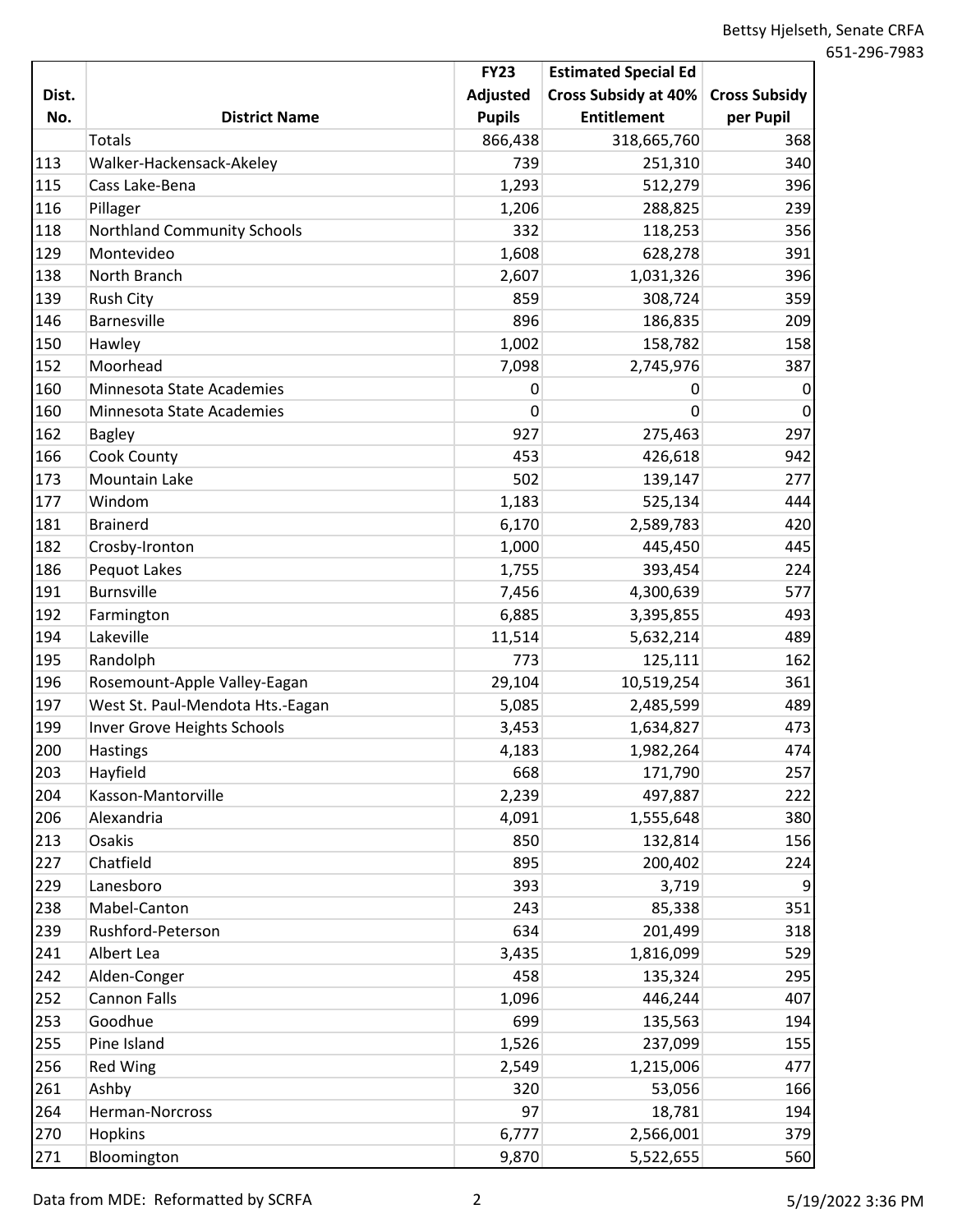|       |                                  | <b>FY23</b>     | <b>Estimated Special Ed</b> |                      |
|-------|----------------------------------|-----------------|-----------------------------|----------------------|
| Dist. |                                  | <b>Adjusted</b> | Cross Subsidy at 40%        | <b>Cross Subsidy</b> |
| No.   | <b>District Name</b>             | <b>Pupils</b>   | <b>Entitlement</b>          | per Pupil            |
|       | <b>Totals</b>                    | 866,438         | 318,665,760                 | 368                  |
| 272   | <b>Eden Prairie</b>              | 8,950           | 2,856,937                   | 319                  |
| 273   | Edina                            | 8,446           | 3,329,499                   | 394                  |
| 276   | Minnetonka                       | 11,144          | 2,367,673                   | 212                  |
| 277   | Westonka                         | 2,408           | 1,172,946                   | 487                  |
| 278   | Orono                            | 2,907           | 800,345                     | 275                  |
| 279   | Osseo                            | 20,518          | 10,774,387                  | 525                  |
| 280   | Richfield                        | 4,119           | 1,965,479                   | 477                  |
| 281   | Robbinsdale                      | 11,217          | 6,405,344                   | 571                  |
| 282   | St. Anthony-New Brighton Schools | 1,809           | 772,699                     | 427                  |
| 283   | St. Louis Park                   | 4,448           | 1,860,985                   | 418                  |
| 284   | Wayzata                          | 12,094          | 4,740,818                   | 392                  |
| 286   | <b>Brooklyn Center</b>           | 2,300           | 1,064,163                   | 463                  |
| 294   | Houston                          | 2,001           | 69,655                      | 35                   |
| 297   | <b>Spring Grove</b>              | 350             | 115,205                     | 329                  |
| 299   | Caledonia                        | 723             | 218,063                     | 302                  |
| 300   | La Crescent-Hokah                | 1,062           | 444,808                     | 419                  |
| 306   | Laporte                          | 322             | 103,225                     | 320                  |
| 308   | <b>Nevis</b>                     | 592             | 130,280                     | 220                  |
| 309   | Park Rapids                      | 1,650           | 589,977                     | 358                  |
| 314   | <b>Braham</b>                    | 735             | 307,691                     | 419                  |
| 316   | Greenway                         | 1,043           | 461,279                     | 442                  |
| 317   | Deer River                       | 871             | 262,333                     | 301                  |
| 318   | <b>Grand Rapids</b>              | 3,991           | 1,404,600                   | 352                  |
| 319   | Nashwauk-Keewatin                | 541             | 185,839                     | 344                  |
| 323   | Franconia                        | 27              | 9,248                       | 343                  |
| 330   | Heron Lake-Okabena               | 279             | 50,536                      | 181                  |
| 332   | Mora                             | 1,585           | 579,701                     | 366                  |
| 333   | Ogilvie                          | 529             | 186,949                     | 353                  |
| 345   | New London-Spicer                | 1,535           | 498,152                     | 325                  |
| 347   | Willmar                          | 4,092           | 1,775,590                   | 434                  |
| 356   | Lancaster                        | 177             | 39,204                      | 221                  |
| 361   | <b>International Falls</b>       | 900             | 329,914                     | 367                  |
| 362   | Littlefork-Big Falls             | 294             | 30,075                      | 102                  |
| 363   | South Koochiching                | 288             | 61,005                      | 212                  |
| 378   | Dawson-Boyd                      | 563             | 169,600                     | 301                  |
| 381   | Lake Superior                    | 1,324           | 501,996                     | 379                  |
| 390   | Lake Of The Woods                | 442             | 67,624                      | 153                  |
| 391   | Cleveland                        | 523             | 61,991                      | 119                  |
| 402   | Hendricks                        | 163             | 3,370                       | 21                   |
| 403   | Ivanhoe                          | 144             | 42,616                      | 296                  |
| 404   | Lake Benton                      | 183             | 29,409                      | 161                  |
| 413   | Marshall                         | 2,514           | 838,443                     | 333                  |
| 414   | Minneota                         | 458             | 61,570                      | 134                  |
| 415   | Lynd                             | 206             | 48,817                      | 237                  |
| 423   | Hutchinson                       | 2,596           | 1,063,736                   | 410                  |

Data from MDE: Reformatted by SCRFA 3 3 5/19/2022 3:36 PM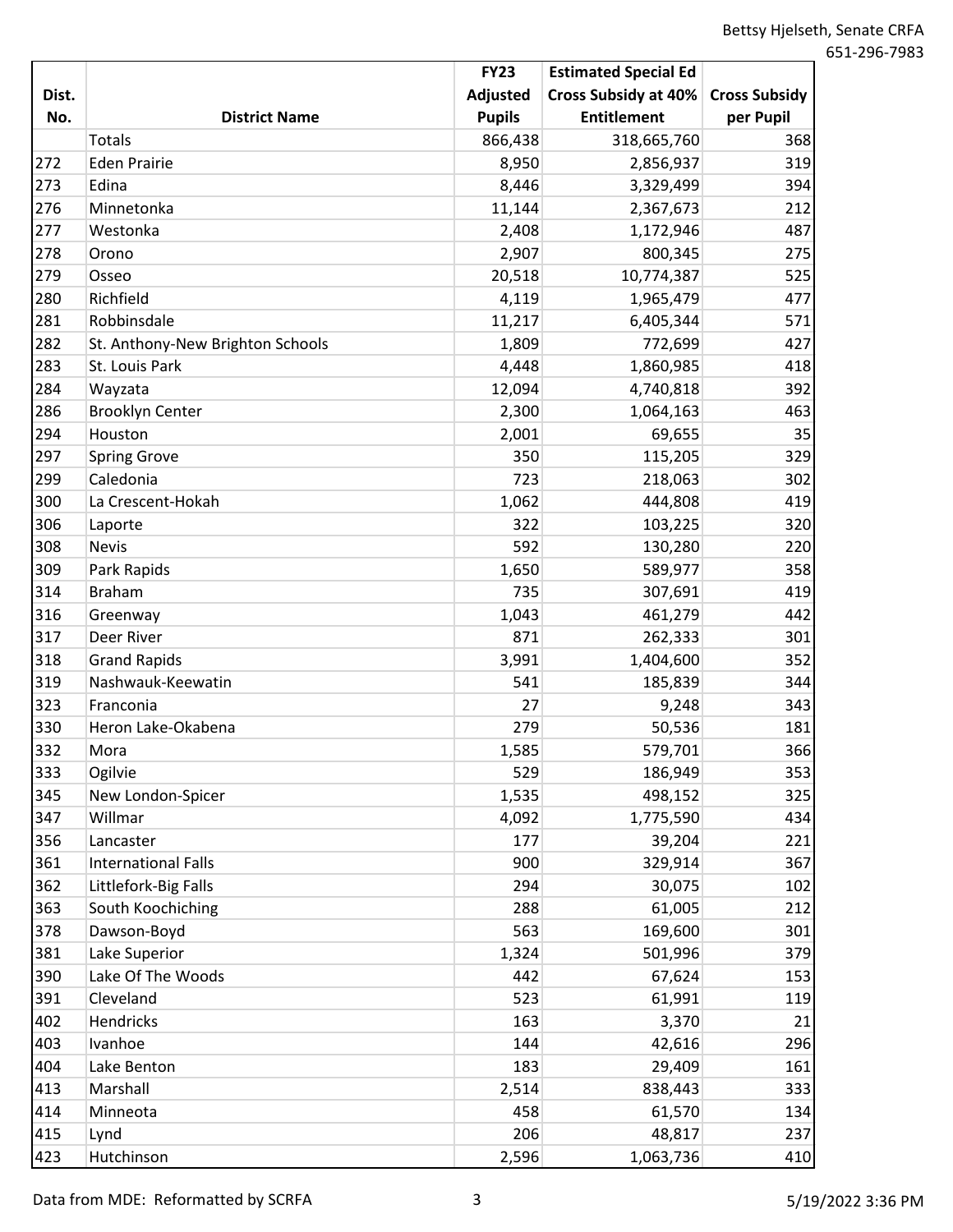|       |                                        | <b>FY23</b>   | <b>Estimated Special Ed</b> |                      |
|-------|----------------------------------------|---------------|-----------------------------|----------------------|
| Dist. |                                        | Adjusted      | Cross Subsidy at 40%        | <b>Cross Subsidy</b> |
| No.   | <b>District Name</b>                   | <b>Pupils</b> | <b>Entitlement</b>          | per Pupil            |
|       | <b>Totals</b>                          | 866,438       | 318,665,760                 | 368                  |
| 424   | Lester Prairie                         | 474           | 67,337                      | 142                  |
| 432   | Mahnomen                               | 614           | 287,449                     | 468                  |
| 435   | Waubun-Ogema-White Earth               | 686           | 114,597                     | 167                  |
| 441   | <b>Marshall County Central Schools</b> | 434           | 88,651                      | 204                  |
| 447   | Grygla                                 | 141           | 3,832                       | 27                   |
| 458   | Truman                                 | 238           | 51,784                      | 218                  |
| 463   | Eden Valley-Watkins                    | 915           | 256,689                     | 281                  |
| 465   | Litchfield                             | 1,555         | 816,474                     | 525                  |
| 466   | Dassel-Cokato                          | 2,133         | 400,617                     | 188                  |
| 473   | Isle                                   | 389           | 188,247                     | 484                  |
| 477   | Princeton                              | 3,159         | 1,228,012                   | 389                  |
| 480   | Onamia                                 | 631           | 361,760                     | 573                  |
| 482   | Little Falls                           | 2,329         | 743,327                     | 319                  |
| 484   | Pierz                                  | 1,230         | 278,087                     | 226                  |
| 485   | Royalton                               | 1,028         | 209,904                     | 204                  |
| 486   | Swanville                              | 330           | 58,351                      | 177                  |
| 487   | Upsala                                 | 353           | 80,683                      | 229                  |
| 492   | Austin                                 | 5,068         | 2,263,567                   | 447                  |
| 495   | <b>Grand Meadow</b>                    | 452           | 78,705                      | 174                  |
| 497   | Lyle                                   | 290           | 99,841                      | 344                  |
| 499   | Leroy-Ostrander                        | 259           | 83,506                      | 322                  |
| 500   | Southland                              | 414           | 157,600                     | 381                  |
| 505   | Fulda                                  | 369           | 105,612                     | 286                  |
| 507   | Nicollet                               | 379           | 88,078                      | 232                  |
| 508   | St. Peter                              | 2,086         | 681,383                     | 327                  |
| 511   | Adrian                                 | 578           | 123,050                     | 213                  |
| 514   | Ellsworth                              | 147           | 31,389                      | 214                  |
| 518   | Worthington                            | 3,621         | 1,270,350                   | 351                  |
| 531   | Byron                                  | 2,314         | 451,411                     | 195                  |
| 533   | Dover-Eyota                            | 1,145         | 245,657                     | 215                  |
| 534   | Stewartville                           | 2,102         | 555,451                     | 264                  |
| 535   | Rochester                              | 17,222        | 6,927,314                   | 402                  |
| 542   | <b>Battle Lake</b>                     | 404           | 104,249                     | 258                  |
| 544   | <b>Fergus Falls</b>                    | 2,990         | 813,710                     | 272                  |
| 545   | Henning                                | 353           | 134,510                     | 381                  |
| 547   | Parkers Prairie                        | 540           | 151,780                     | 281                  |
| 548   | Pelican Rapids                         | 864           | 236,163                     | 273                  |
| 549   | Perham-Dent                            | 1,554         | 482,981                     | 311                  |
| 550   | Underwood                              | 560           | 98,703                      | 176                  |
| 553   | <b>New York Mills</b>                  | 800           | 181,283                     | 227                  |
| 561   | Goodridge                              | 252           | 18,853                      | 75                   |
| 564   | <b>Thief River Falls</b>               | 1,857         | 454,860                     | 245                  |
| 577   | <b>Willow River</b>                    | 404           | 128,193                     | 317                  |
| 578   | Pine City                              | 1,554         | 469,731                     | 302                  |
| 581   | Edgerton                               | 427           | 77,748                      | 182                  |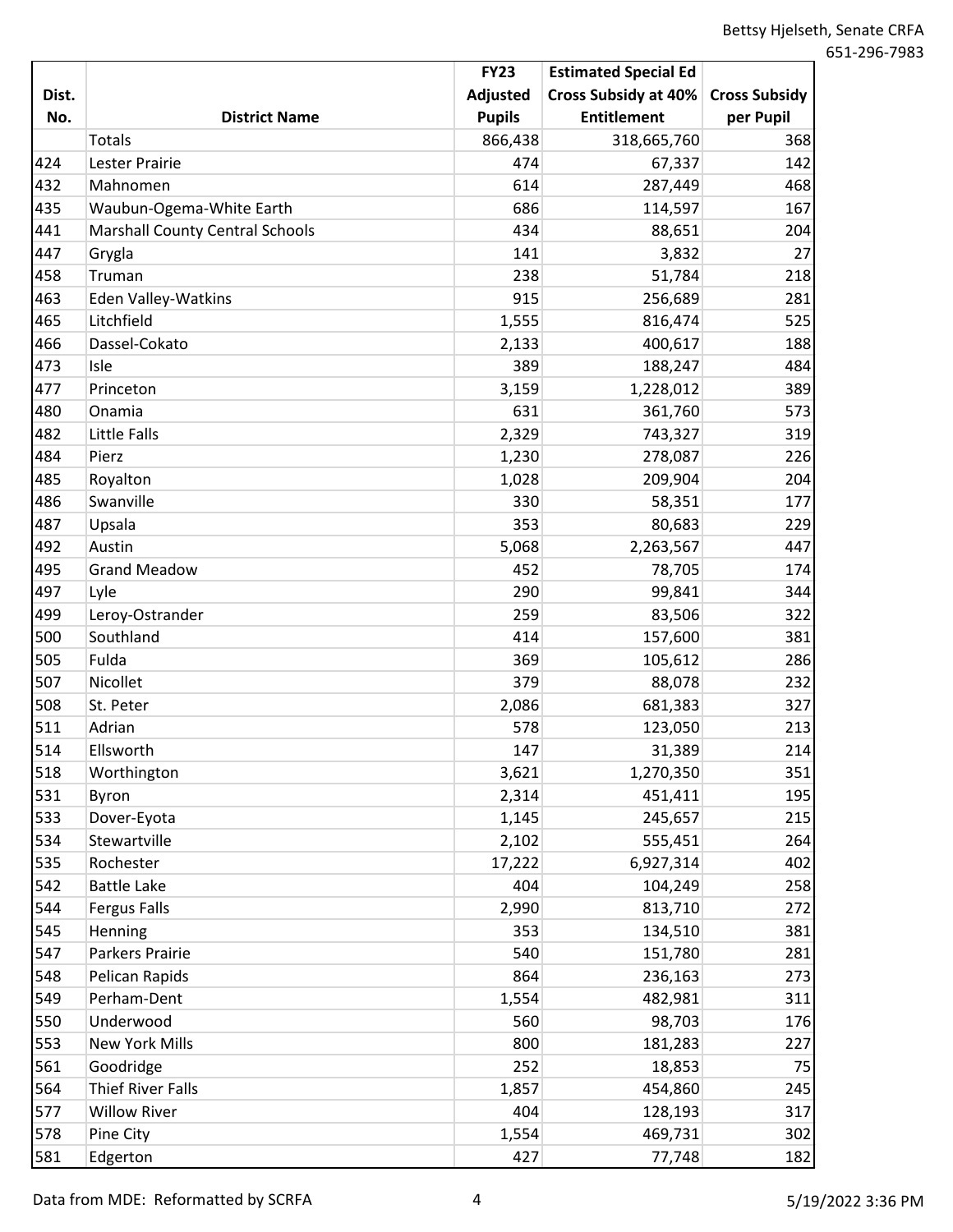|       |                                 | <b>FY23</b>   | <b>Estimated Special Ed</b> |                      |
|-------|---------------------------------|---------------|-----------------------------|----------------------|
| Dist. |                                 | Adjusted      | Cross Subsidy at 40%        | <b>Cross Subsidy</b> |
| No.   | <b>District Name</b>            | <b>Pupils</b> | <b>Entitlement</b>          | per Pupil            |
|       | <b>Totals</b>                   | 866,438       | 318,665,760                 | 368                  |
| 592   | Climax-Shelly                   | 189           | 52,191                      | 276                  |
| 593   | Crookston                       | 1,105         | 394,767                     | 357                  |
| 595   | <b>East Grand Forks</b>         | 1,951         | 599,587                     | 307                  |
| 599   | Fertile-Beltrami                | 475           | 121,432                     | 256                  |
| 600   | Fisher                          | 234           | 46,804                      | 200                  |
| 601   | Fosston                         | 582           | 162,551                     | 279                  |
| 621   | Mounds View                     | 11,787        | 2,535,829                   | 215                  |
| 622   | North St Paul-Maplewood Oakdale | 10,298        | 4,991,641                   | 485                  |
| 623   | Roseville                       | 7,484         | 3,943,125                   | 527                  |
| 624   | White Bear Lake                 | 8,360         | 3,694,496                   | 442                  |
| 625   | St. Paul                        | 35,362        | 18,398,061                  | 520                  |
| 630   | <b>Red Lake Falls</b>           | 383           | 131,700                     | 344                  |
| 635   | Milroy                          | 76            | 45,990                      | 605                  |
| 640   | Wabasso                         | 408           | 48,856                      | 120                  |
| 656   | Faribault                       | 3,230         | 2,188,714                   | 678                  |
| 659   | Northfield                      | 3,814         | 1,672,780                   | 439                  |
| 671   | Hills-Beaver Creek              | 375           | 101,190                     | 270                  |
| 676   | <b>Badger</b>                   | 203           | 36,827                      | 181                  |
| 682   | Roseau                          | 1,162         | 318,836                     | 274                  |
| 690   | Warroad                         | 1,055         | 333,821                     | 316                  |
| 695   | Chisholm                        | 731           | 372,284                     | 509                  |
| 696   | Ely                             | 538           | 168,538                     | 313                  |
| 698   | Floodwood                       | 168           | 34,412                      | 205                  |
| 700   | Hermantown                      | 2,083         | 559,940                     | 269                  |
| 701   | Hibbing                         | 2,213         | 877,672                     | 397                  |
| 704   | Proctor                         | 1,806         | 623,472                     | 345                  |
| 707   | Nett Lake                       | 87            | 154,694                     | 1,778                |
| 709   | Duluth                          | 7,909         | 3,415,325                   | 432                  |
| 712   | Mountain Iron-Buhl              | 558           | 234,509                     | 420                  |
| 716   | <b>Belle Plaine</b>             | 1,547         | 648,696                     | 419                  |
| 717   | Jordan                          | 1,838         | 661,386                     | 360                  |
| 719   | Prior Lake-Savage Area Schools  | 8,851         | 2,884,637                   | 326                  |
| 720   | Shakopee                        | 8,065         | 3,532,936                   | 438                  |
| 721   | New Prague Area Schools         | 4,157         | 1,161,448                   | 279                  |
| 726   | Becker                          | 2,825         | 1,022,909                   | 362                  |
| 727   | <b>Big Lake</b>                 | 3,135         | 1,843,126                   | 588                  |
| 728   | <b>Elk River</b>                | 13,601        | 4,732,205                   | 348                  |
| 738   | Holdingford                     | 1,048         | 230,399                     | 220                  |
| 739   | Kimball                         | 750           | 182,478                     | 243                  |
| 740   | Melrose                         | 1,258         | 472,573                     | 376                  |
| 741   | Paynesville                     | 902           | 248,719                     | 276                  |
| 742   | St. Cloud                       | 9,348         | 4,956,359                   | 530                  |
| 743   | Sauk Centre                     | 1,022         | 391,707                     | 383                  |
| 745   | Albany                          | 1,782         | 554,860                     | 311                  |
| 748   | Sartell-St. Stephen             | 4,111         | 1,312,309                   | 319                  |

Data from MDE: Reformatted by SCRFA 5 5 5/19/2022 3:36 PM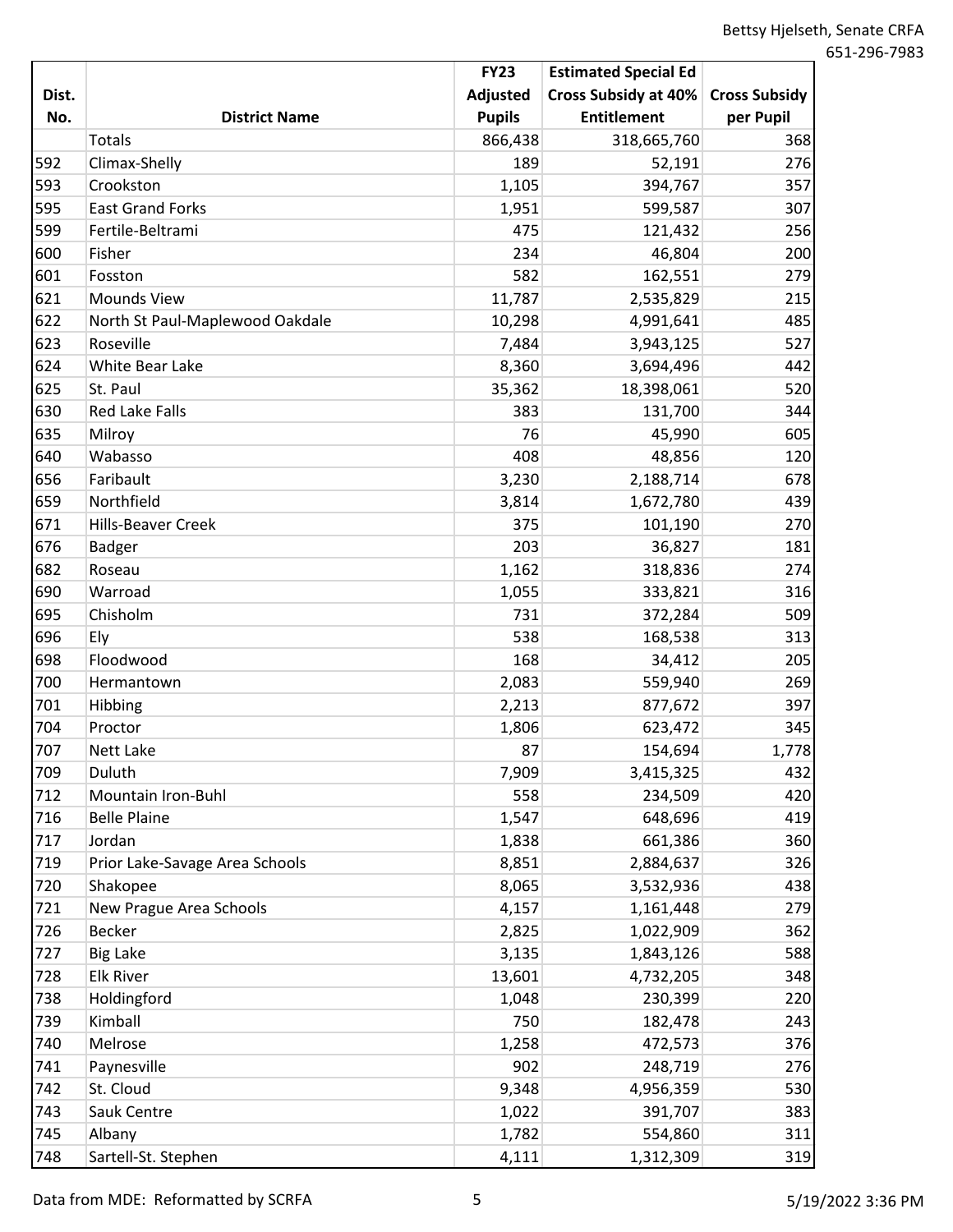|       |                                | <b>FY23</b>   | <b>Estimated Special Ed</b> |                      |
|-------|--------------------------------|---------------|-----------------------------|----------------------|
| Dist. |                                | Adjusted      | Cross Subsidy at 40%        | <b>Cross Subsidy</b> |
| No.   | <b>District Name</b>           | <b>Pupils</b> | <b>Entitlement</b>          | per Pupil            |
|       | <b>Totals</b>                  | 866,438       | 318,665,760                 | 368                  |
| 750   | Rocori                         | 2,337         | 637,966                     | 273                  |
| 756   | <b>Blooming Prairie</b>        | 801           | 212,707                     | 266                  |
| 761   | Owatonna                       | 4,724         | 2,055,722                   | 435                  |
| 763   | Medford                        | 894           | 209,666                     | 235                  |
| 768   | Hancock                        | 392           | 59,111                      | 151                  |
| 771   | Chokio-Alberta                 | 152           | 49,841                      | 328                  |
| 775   | Kerkhoven-Murdock-Sunburg      | 778           | 199,525                     | 256                  |
| 777   | Benson                         | 746           | 147,534                     | 198                  |
| 786   | Bertha-Hewitt                  | 502           | 113,308                     | 226                  |
| 787   | <b>Browerville</b>             | 534           | 99,886                      | 187                  |
| 801   | <b>Browns Valley</b>           | 148           | 35,139                      | 237                  |
| 803   | <b>Wheaton Area</b>            | 356           | 106,711                     | 300                  |
| 811   | Wabasha-Kellogg                | 907           | 135,907                     | 150                  |
| 813   | Lake City                      | 1,201         | 298,036                     | 248                  |
| 818   | Verndale                       | 528           | 78,179                      | 148                  |
| 820   | Sebeka                         | 454           | 160,015                     | 352                  |
| 821   | Menahga                        | 980           | 355,912                     | 363                  |
| 829   | Waseca                         | 1,723         | 704,609                     | 409                  |
| 831   | <b>Forest Lake</b>             | 5,791         | 2,541,412                   | 439                  |
| 832   | Mahtomedi                      | 3,285         | 1,171,410                   | 357                  |
| 833   | South Washington County        | 18,618        | 8,030,180                   | 431                  |
| 834   | <b>Stillwater Area</b>         | 8,492         | 4,516,646                   | 532                  |
| 836   | <b>Butterfield</b>             | 222           | 52,628                      | 237                  |
| 837   | Madelia                        | 593           | 146,006                     | 246                  |
| 840   | St. James                      | 1,038         | 350,805                     | 338                  |
| 846   | Breckenridge                   | 635           | 205,000                     | 323                  |
| 850   | Rothsay                        | 306           | 43,338                      | 142                  |
| 852   | Campbell-Tintah                | 121           | 29,634                      | 245                  |
| 857   | Lewiston-Altura                | 687           | 171,575                     | 250                  |
| 858   | St. Charles                    | 1,078         | 201,580                     | 187                  |
| 861   | Winona Area                    | 2,578         | 1,406,368                   | 546                  |
| 876   | Annandale                      | 1,970         | 615,500                     | 312                  |
| 877   | Buffalo-Hanover-Montrose       | 5,335         | 2,427,890                   | 455                  |
| 879   | Delano                         | 2,393         | 707,303                     | 296                  |
| 881   | Maple Lake                     | 787           | 295,407                     | 375                  |
| 882   | Monticello                     | 4,053         | 1,522,010                   | 376                  |
| 883   | Rockford                       | 1,619         | 566,572                     | 350                  |
| 885   | St. Michael-Albertville        | 6,289         | 1,717,920                   | 273                  |
| 891   | Canby                          | 585           | 66,892                      | 114                  |
| 911   | Cambridge-Isanti               | 4,939         | 2,257,556                   | 457                  |
| 912   | Milaca                         | 1,608         | 785,469                     | 488                  |
| 914   | Ulen-Hitterdal                 | 275           | 73,300                      | 267                  |
| 2071  | Lake Crystal-Wellcome Memorial | 959           | 347,938                     | 363                  |
| 2125  | Triton                         | 1,060         | 383,573                     | 362                  |
| 2134  | <b>United South Central</b>    | 718           | 312,723                     | 436                  |

Data from MDE: Reformatted by SCRFA 6 5/19/2022 3:36 PM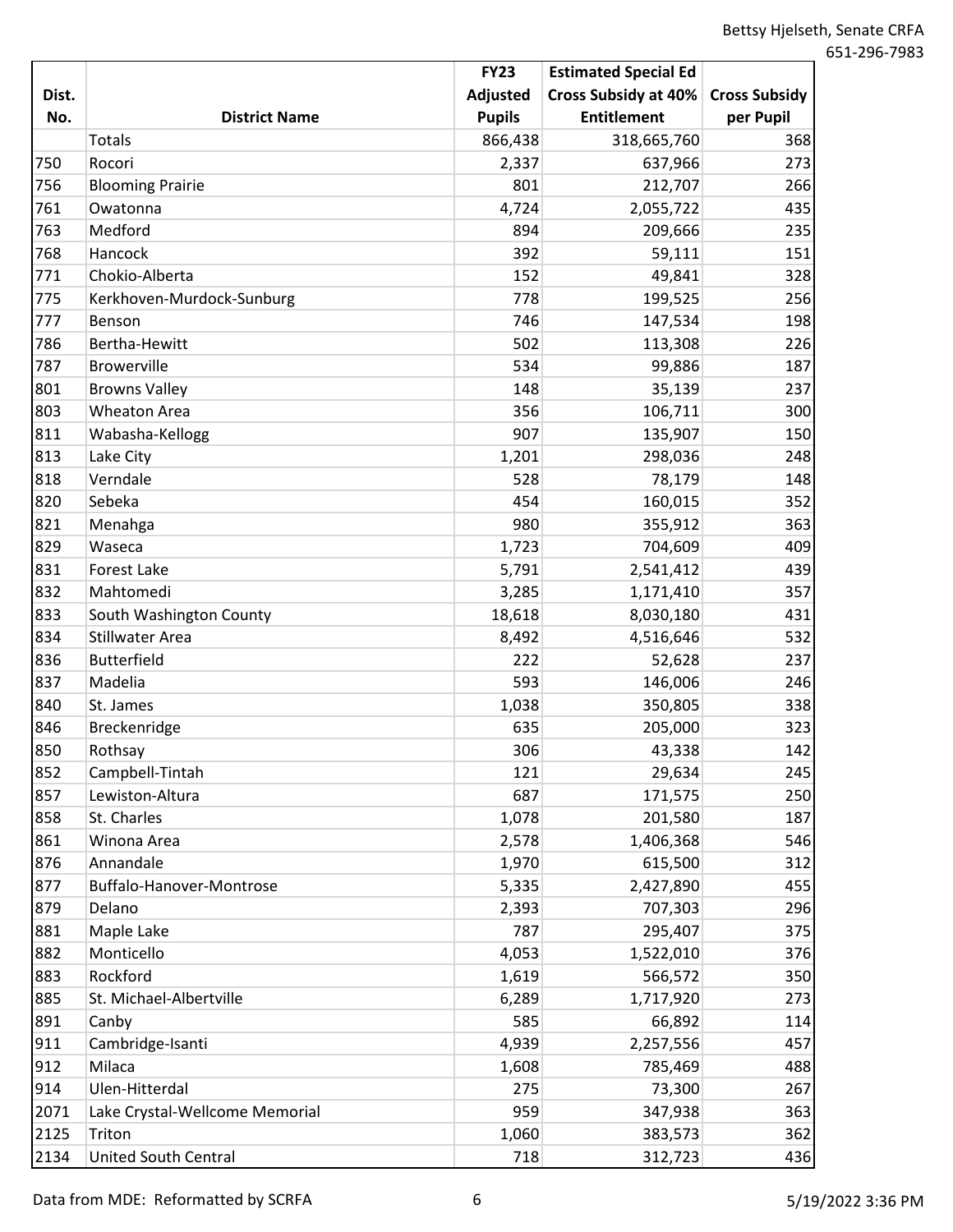|       |                                  | <b>FY23</b>     | <b>Estimated Special Ed</b> |                      |
|-------|----------------------------------|-----------------|-----------------------------|----------------------|
| Dist. |                                  | <b>Adjusted</b> | Cross Subsidy at 40%        | <b>Cross Subsidy</b> |
| No.   | <b>District Name</b>             | <b>Pupils</b>   | <b>Entitlement</b>          | per Pupil            |
|       | <b>Totals</b>                    | 866,438         | 318,665,760                 | 368                  |
| 2135  | Maple River                      | 853             | 270,914                     | 318                  |
| 2137  | Kingsland                        | 544             | 273,836                     | 503                  |
| 2142  | St. Louis County                 | 1,905           | 763,675                     | 401                  |
| 2143  | Waterville-Elysian-Morristown    | 734             | 189,382                     | 258                  |
| 2144  | Chisago Lakes                    | 3,376           | 1,268,948                   | 376                  |
| 2149  | Minnewaska                       | 1,280           | 123,987                     | 97                   |
| 2155  | <b>Wadena-Deer Creek</b>         | 1,048           | 454,685                     | 434                  |
| 2159  | <b>Buffalo Lk-Hector-Stewart</b> | 474             | 186,269                     | 393                  |
| 2164  | Dilworth-Glyndon-Felton          | 1,598           | 408,675                     | 256                  |
| 2165  | Hinckley-Finlayson               | 973             | 457,550                     | 470                  |
| 2167  | Lakeview                         | 639             | 135,832                     | 213                  |
| 2168  | Nrheg                            | 839             | 169,804                     | 202                  |
| 2169  | <b>Murray County Central</b>     | 708             | 212,569                     | 300                  |
| 2170  | Staples-Motley                   | 999             | 378,958                     | 379                  |
| 2171  | <b>Kittson Central</b>           | 225             | 65,973                      | 293                  |
| 2172  | Kenyon-Wanamingo                 | 726             | 278,259                     | 383                  |
| 2174  | Pine River-Backus                | 929             | 282,578                     | 304                  |
| 2176  | Warren-Alvarado-Oslo             | 549             | 143,007                     | 260                  |
| 2180  | M.A.C.C.R.A.Y.                   | 699             | 240,681                     | 344                  |
| 2184  | Luverne                          | 1,148           | 463,994                     | 404                  |
| 2190  | <b>Yellow Medicine East</b>      | 656             | 398,488                     | 607                  |
| 2198  | <b>Fillmore Central</b>          | 591             | 157,996                     | 267                  |
| 2215  | <b>Norman County East</b>        | 258             | 75,964                      | 295                  |
| 2310  | Sibley East                      | 1,054           | 435,150                     | 413                  |
| 2311  | Clearbrook-Gonvick               | 444             | 166,150                     | 374                  |
| 2342  | <b>West Central Area</b>         | 776             | 261,240                     | 337                  |
| 2358  | <b>Tri-County</b>                | 208             | 78,141                      | 376                  |
| 2364  | Belgrade-Brooten-Elrosa          | 631             | 165,842                     | 263                  |
| 2365  | G.F.W.                           | 633             | 241,566                     | 382                  |
| 2396  | A.C.G.C.                         | 875             | 359,679                     | 411                  |
| 2397  | Le Sueur-Henderson               | 934             | 463,237                     | 496                  |
| 2448  | <b>Martin County West</b>        | 682             | 221,094                     | 324                  |
| 2534  | Bird Island-Olivia-Lake Lillian  | 639             | 258,925                     | 405                  |
| 2536  | Granada Huntley-East Chain       | 299             | 70,047                      | 234                  |
| 2580  | <b>East Central</b>              | 731             | 324,580                     | 444                  |
| 2609  | Win-E-Mac                        | 421             | 145,499                     | 346                  |
| 2683  | Greenbush-Middle River           | 228             | 87,236                      | 383                  |
| 2687  | Howard Lake-Waverly-Winsted      | 1,238           | 504,535                     | 408                  |
| 2689  | Pipestone Area                   | 1,060           | 272,447                     | 257                  |
| 2711  | Mesabi East                      | 904             | 374,209                     | 414                  |
| 2752  | <b>Fairmont Area</b>             | 1,699           | 664,784                     | 391                  |
| 2753  | Long Prairie-Grey Eagle          | 939             | 359,008                     | 382                  |
| 2754  | Cedar Mountain                   | 420             | 138,391                     | 330                  |
| 2769  | Morris Area                      | 1,050           | 192,017                     | 183                  |
| 2805  | Zumbrota-Mazeppa                 | 1,333           | 463,415                     | 348                  |

Data from MDE: Reformatted by SCRFA 7 7 5/19/2022 3:36 PM